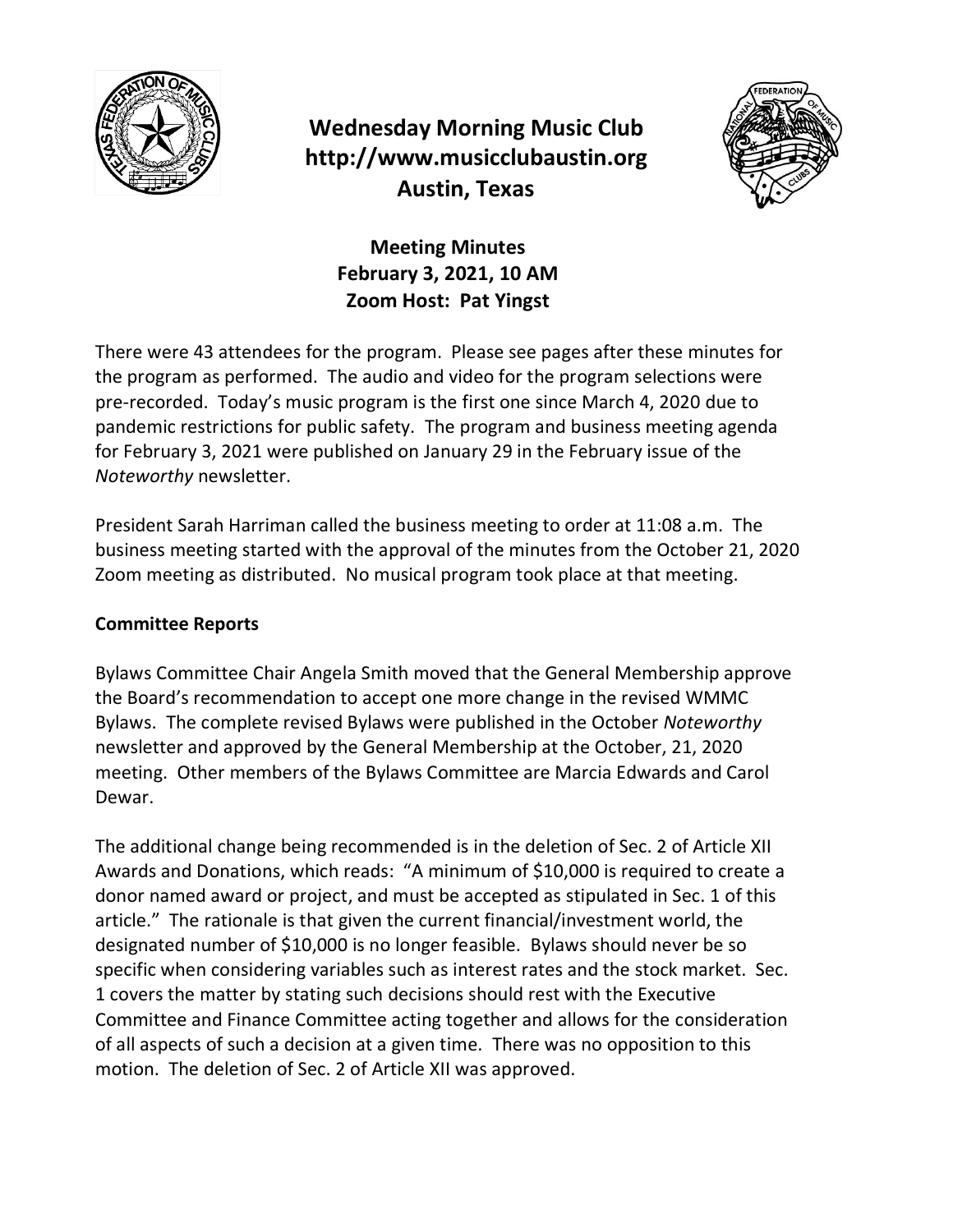On behalf of the Finance Committee Treasurer Katharine Shields announced that she is busy working with Edward Jones on the transfer of funds from former member Maria de Waal Putter's estate to the Wednesday Morning Music Club. This will take several months to complete.

Fielder Grant Committee Chair Beth Moreno reported that the final auditions have been rescheduled from March 17 to Wednesday, May 5 at 10 a.m. It will be presented as a Zoom WMMC program at that time. Applications were submitted by November 15, and auditions were submitted electronically by February 1. Three performers have been selected for the final auditions. A total of \$12,000 may be awarded.

The Wilcox/Maurer/Putter/Rudd Committee Chair Mary Parse reported that only high school seniors are eligible for the awards this year. It has been advertised for three months and emails have been sent out. The application deadline is February 19. Three judges from U.T. have been confirmed. A technician will record the auditions and make them available to the judges. The first and second place awards are \$1800 and \$1600.

## **Announcements**

President Sarah Harriman thanked the *Noteworthy* editors (Marcia Edwards, Marie White, and Joy Gooden) for the wonderful job they did including information about today's program and meeting in the February issue.

Katharine Shields said she is delighted to see longtime member Edith Knauer at today's program.

A few guests were introduced by members.

Sarah announced that the next Zoom program and business meeting will be on Wednesday, March 3 at 10 a.m. The Nominating Committee will be giving a report then.

The business meeting adjourned at 11:17 a.m.

Submitted by Virginia Kniesner, Recording Secretary